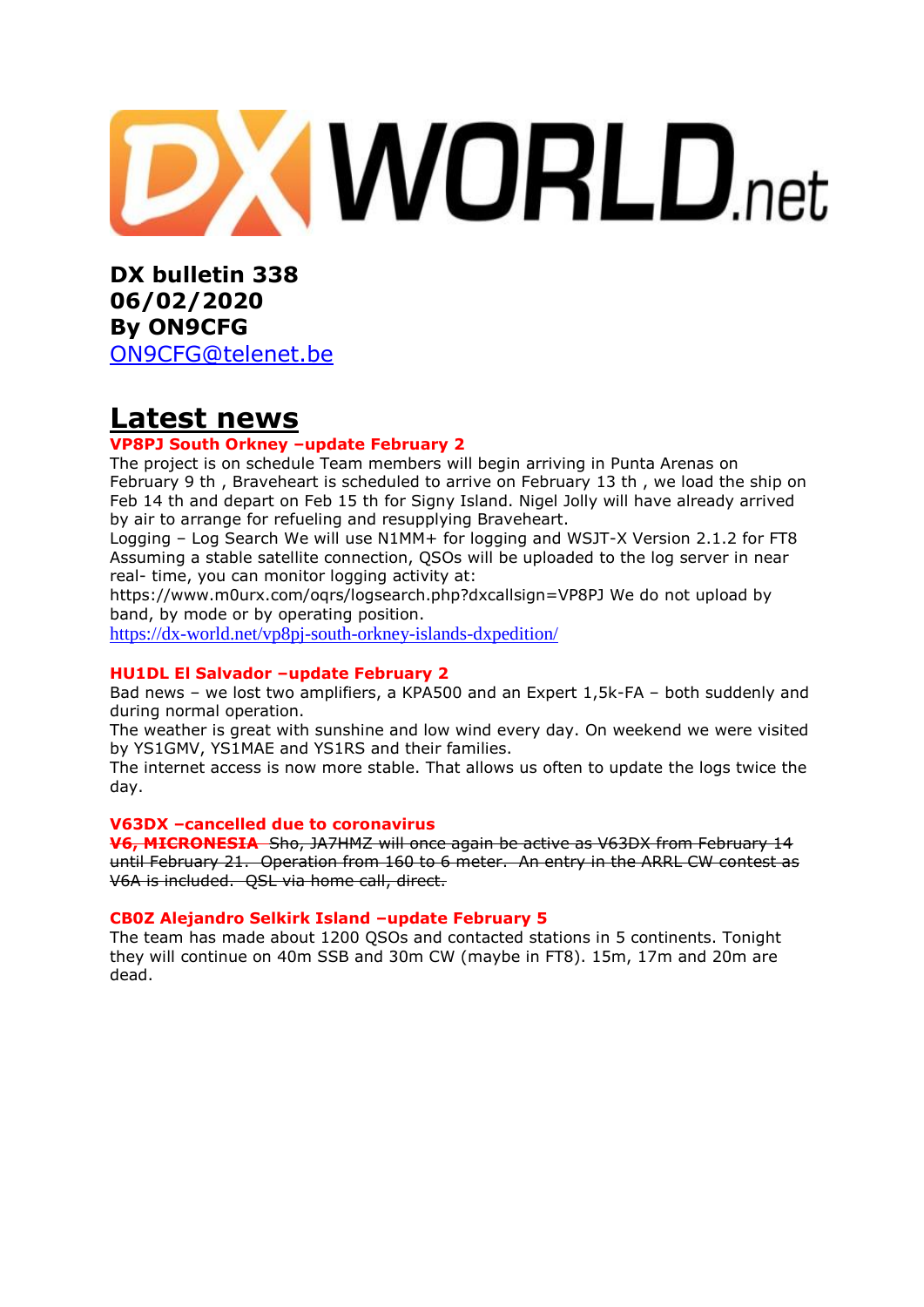# **DXCC Timeline**

**DXWORLD FEATURED DXPEDITIONS TIMELINE** 



### **DXCC This week on HF**

**4K, AZERBAIJAN** Furkan, TA7AOF will be active as 4K6/call between February 7 and February 12. Focus on the CQ WPX RTTY. QSL via home call direct, LoTW and Club Log. **4S, SRI LANKA** Peter, DC0KK is active until March 30 as 4S7KKG on HF using CW and digi. QSL via home call, direct or bureau, Club Log, LoTW.

**5H, TANZANIA** The Italian DXpedition is operating until February 18 from Zanzibar Island. QRV as 5I5TT (CW, SSB and RTTY) and as 5I4ZZ (FT8, FT4) with 5 stations. QSL via I2YSB. <http://www.i2ysb.com/idt/>

**5Z, KENYA** Scott, WA5A is once again active from Ruaka as 5Z4/call until late March. Operation on 40, 20, 17 and 10 meter. QSL via home call.

**6Y, JAMAICA** Neil, G0RNU is active as 6Y/call until February 17. Active on all bands. **9G, GHANA** Matt, 9G5GS is once again QRV from Sanzule until February 26. Operation from 160 to 15 meter using mostly FT8 and SSB. QSL via IZ4YGS direct, LoTW.

**9J, ZAMBIA** Mario, IK1MYT is active from Lusaka as 9J2MYT until May. Activity on 80, 40, 20, 15 and 10 meter using SSB. QSL via IZ3KVD, Club Log OQRS.

**9M2, WEST MALAYSIA** Rich, PA0RRS is QRV as 9M2MRS until February 27. Activity on HF using CW and digital modes. QSL via home call, Club Log OQRS and LoTW.

**9N, NEPAL** Yuris YL2GM and Eugene EA5EL are QRV as 9N7AM. Operation from 160 to 10 meter using CW, SSB and digi. QSL via YL2GM. <http://www.lral.lv/9n7am/>

**C2, NAURU** A Japanese team with JH3AZC, JH3QFL, JR3CWZ, JA1PFP and JH3VAA is active as C21MB, C21AA, C21GW, C21PF and C21VA until February 8. QRV on HF and VHF bands. QSL via ops' QRZ page instructions.

**C5, THE GAMBIA** Russell, G5XW is operating as C5XW until February 7. QRV in 'holiday-style' from 40 to 17 meter. QSL via home call.

**C5, THE GAMBIA** Andre, ON7YK is active from Bijilo until March as C5YK. Operation from 60 to 10 meter using FT8 with some SSB and CW. QSL via home call, LoTW. <http://www.on7yk.eu/>

**E4, PALESTINE** The F6KOP team is QRV from Palestine as E44CC until February 17. QSL via F5GSJ direct or bureau, LoTW and OQRS. <https://palestine2020.wordpress.com/>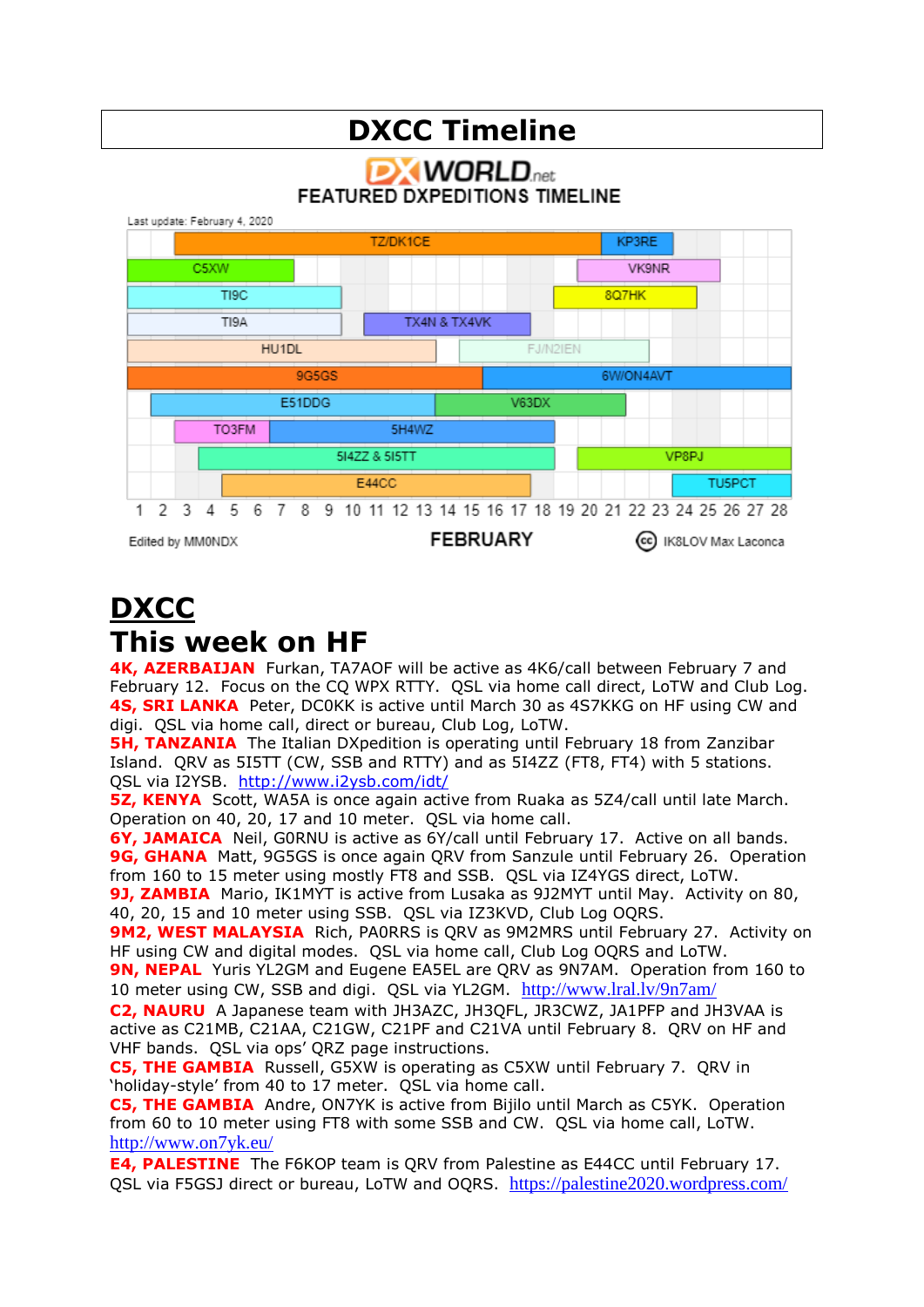**E5, SOUTH COOK ISLANDS** Don, VE7DS is active as E51DDG until February 14. Activity from 40 to 17 meter using CW. QSL via home call, LoTW.

**EA8, CANARY ISL** Erich, HB9FIH is operating as EA8/call from El Hierro until end March. Operation on HF using CW, SSB and digi. QSL via home call bureau and LoTW. <http://hb9fih.org/>

**FG, GUADELOUPE** Jean-Pierre, F6ITD is active as TO7D until mid-March as FG/call. Activity on HF using SSB and digi. QSL via home call.

**FM, MARTINIQUE** Kan, JJ2RCJ is operating as TO3FM until February 8. Activity from 160 to 10 meter using FT8. QSL via home call, Club Log OQRS or LoTW.

**FO, FRENCH POLYNESIA** Will AA4NC and Ron AA4VK will be operating as TX4N and TX4VK between February 11 and February 17. An entry in the ARRL DX CW contest is included as TX4N. QSL via EA5GL, Club Log OQRS.

**FR, REUNION ISLAND** Roland, F8EN is operating as FR/call until March 19. Activity on HF using CW only. QSL via F6AJA, direct or bureau, logsearch on <http://lesnouvellesdx.fr/voirlogs.php>

**H4, SOLOMON ISLANDS** Bernard, DL2GAC is once again active as H44MS until April 20. QRV from his countryside QTH on Malaita Island. Operation from 80 to 6 meter using SSB only. QSL via home call, direct or bureau.

**HC, ECUADOR** Rick, NE8Z is operating as HC1MD/2 until February 7 from Farallon Dillon Lighthouse. QRV on HF using CW, SSB and FT8. QSL via K8LJG direct or bureau, NE8Z bureau, LoTW.

**HK, COLOMBIA** Lothar, DK8LRF is operating as HK3JCL until end April from Finca Ligia. QSL via home call, direct or bureau.

**HR, HONDURAS** Gerard, F2JD is once again operating as HR5/call until April 4. QRV from 160 to 6 meter using CW, SSB and digi. QSL via F6AJA direct or bureau.

**HS, THAILAND** Lory, HB9DUS is operating as HS0ZKE from Bangkok until end February. Operation on HF using FT8 and CW. QSL via home call, direct or bureau. **J8, GRENADINES** Dave, WJ2O will be QRV as J8/call between February 9 and February 20. Operation on HF using CW and FT8. An entry in the ARRL DX CW contest is

included. QSL via N2ZN.

**P4, ARUBA** Lee, K3DMG is operating as P4/call until end February. QRV from 160 to 121 meter using CW and digi. QSL via LoTW.

**PJ2, CURACAO** Thilo, DL9NBJ is once again ORV as PJ2/call until February 19. Activity on CW, SSB and FT8. QSL via Club Log OQRS.

**PJ4, BONAIRE** Scott, NE9U will once again be QRV as PJ4/call between February 8 and February 22. An entry in the ARRL DX CW contest is included with NE9U, K1TO, K2NG and KK9K.

**PJ5, ST EUSTATIUS** Chuck, KG9N is QRV as PJ5/call until February 21. An entry in the ARRL DX CW contest and CQ WPX RTTY contest is included. QSL via LoTW or via home call.

**PY0F, FERNANDO DE NORONHA** Andre, PP6ZZ is QRV as PY0FF until February 18. SL via W9VA, LoTW.

**TI9, COCOS ISL** Mark XE1B and Frank HK5OKY are active as TI9C until February 9. Operation from 160 to 6 meter using SSB only. QSL via XE1B, LoTW and Club Log OQRS. <https://www.qrz.com/db/ti9c>

**TI9, COCOS ISL** Jorge TI2JV, Dmitry RA9USU, Andrey UA3AB and Mats SM6LRR is active as TI9A until February 8. Operation on all bands/modes with 2 stations. QSL via UA3DX, Club Log OQRS and LoTW. <http://ti9a.info/>

**TI, COSTA RICA** TI7/G3WPH (Mike), TI7/G4IRN (John) and TI7/KY7M (Lee) will be QRV on all HF bands between February 10-17 and during the ARRL DX CW contest on February 15/16 as TI7W. QSL for TI7W is via W4FS. QSL for the TI/home-calls will be via LoTW only.

**TU, IVORY COAST** A team with Petr OK1BOA, Petr OK1FCJ and David OK6DJ are operating as TU5PCT until March 1. Activity on HF using CW, SSB and RTTY. QSL via OK6DJ, LoTW and OQRS.

**TZ, MALI** Ulmar, DK1CE is operating as TZ/call from Bamako until February 20. Operation on HF using CW, SSB and FT8. QSL via home call.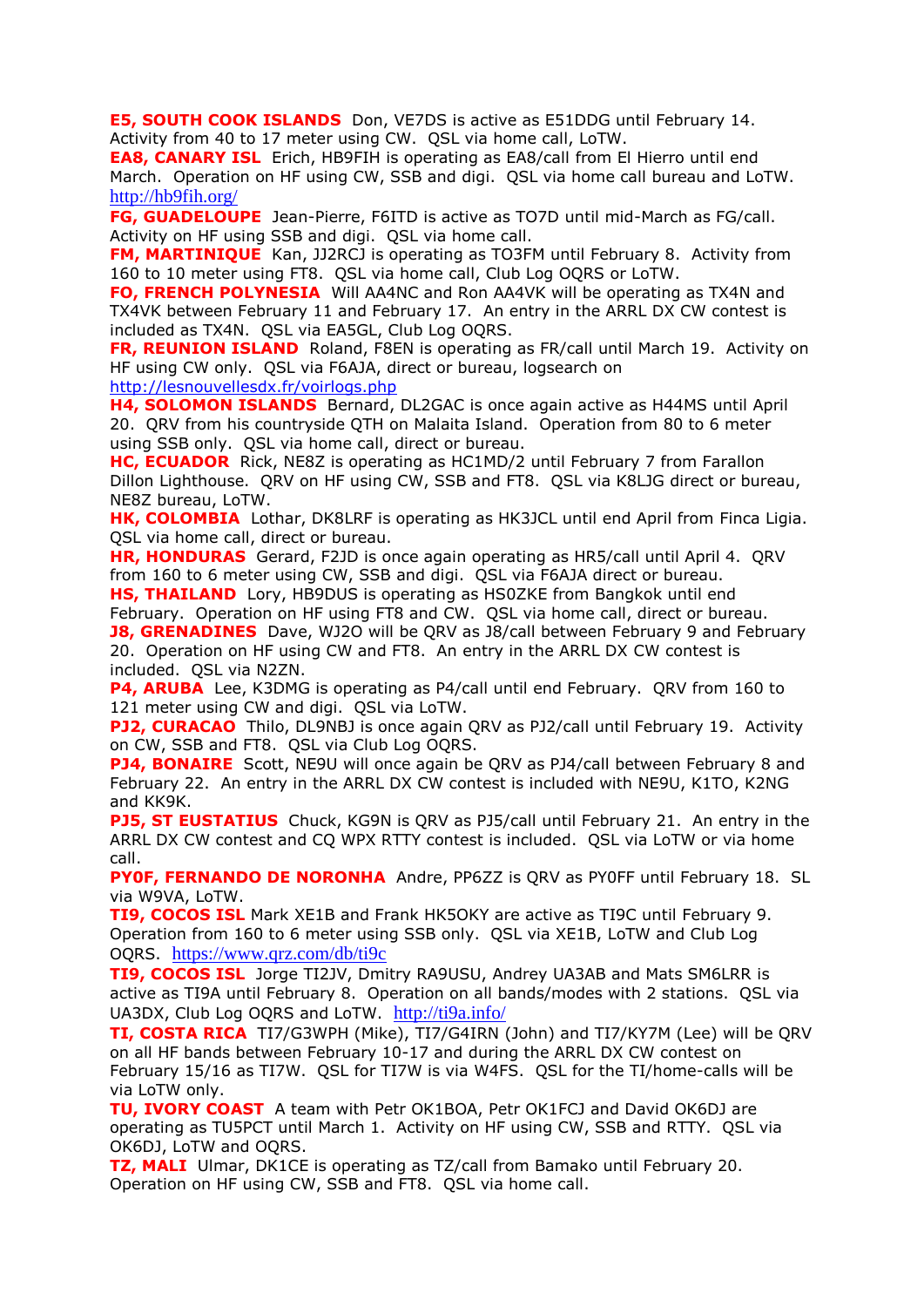**V3, BELIZE** Uwe, DL8UD will be QRV as V31KO from Mayahill between February 11 and February 20. Activity from 160 to 6 meter using CW, SSB and FT8. An entry in ARRL CW contest as V3O is included. QSL via home call, bureau or direct.

**V3, BELIZE** Gerd DJ4KW and Gisela DK9GG are operating as V31YN and V31GW until end February. QRV from 160 to 10 meter. QSL via home calls, LoTW.

**V3, BELIZE** Robert, W0YBS is operating from Caye Caulker as V31CO until February 21. Activity on HF using CW, RTTY and FT8. QSL via home call, LoTW.

**V3, BELIZE** Victor, WB0TEV is once again active as V31VP until February 11. ORV on HF using SSB, RTTY, FT8 and some CW.

**VK9N, NORFOLK ISLAND** Janusz, SP9FIH is QRV as VK9NK until April 12. Activity from 160 to 10 meter using CW, SSB and digi. QSL via home call.

**VP2M, MONTSERRAT** Ed, K1EP will be QRV as VP2MEP between February 11 and February 17. Operation on HF using CW, SSB and some FT8. QSL via home call direct and LoTW.

**VP5, TURKS & CAICOS** Bill AC0W and Pat K0PC will be operating as VP5/calls between February 11 and February 18. An entry in the ARRL DX contest is included as VP5K. **YN, NICARAGUA** John KB8RJ and Christina WD8KUR are active as YN5J and YN5CS from San Juan del Sur until March 18. Operation in 'holiday-style' from 40 to 10 meter. **YS, EL SALVADOR** Andy DH8WR, Tom DJ6TF, Werner DJ9KH, Frank DL1KWK, Dietmar DL2HWA, Norbert DL2RNS, Georg DL4SVA, Olaf DL7JOM, Rolf DL7VEE and Franz

DL9GFB are operating as HU1DL until February 13. This DX-pedition is possible with the help of YS1GMV, YS1AG, YS1MAE, YS1RS, YS1MS and team members of HU2DX (2012). QRV with 3 stations non-stop from 160 to 17 meter using CW, SSB and digi. QSL via DL4SVA, Club Log OQRS, LoTW.

**ZC4, UK Sovereign Base Areas CYPRUS** Robert, G4WXJ is operating as ZC4RH during February 4 and February 13. Operation on HF using CW, SSB and some FT8. QSL via home call.

**ZF, CAYMAN ISLANDS** Look for K6AM, N6MJ, N6WIN and W9KKN as ZF1A from Grand Cayman during the ARRL DX CW contest (February 15-16). QSL via K6AM.

**ZF, CAYMAN ISLANDS** Mike, DF8AN will be operating as ZF2AN from Grand Cayman between February 14 and February 23. Operation on HF using CW and RTTY. QSL via home call.

## **Coming up soon**

**6W, SENEGAL** Willy, 6W7/ON4AVT will once again be active from Warang from mid-February until end March.

**8Q, MALDIVES** Hiro, JG1SXP will be operating as 8Q7HK from North Male Atoll between February 19 and February 24. QRV from 80 to 15 meter using CW, FT8 with some SSB. 160 meter might be possible. QSL via operators instrucitons.

**FJ, ST BARTHELEMY** A team with N2IEN, WW2DX, W2RE and WW1X will be QRV as FJ/N2IEN (probably) from February 15 until February 22. Operation in 'holiday-style' on HF.

**FM, MARTINIQUE** Yuri, VE3DZ will be active as TO4A during the ARRL DX CW contest (February 15-16). QSL via home call, Club Log.

**VP2M, MONTSERRAT** Team VP2MSS will be QRV during the ARRL DX CW contest (February 15-16). QSL via K1QX and LoTW.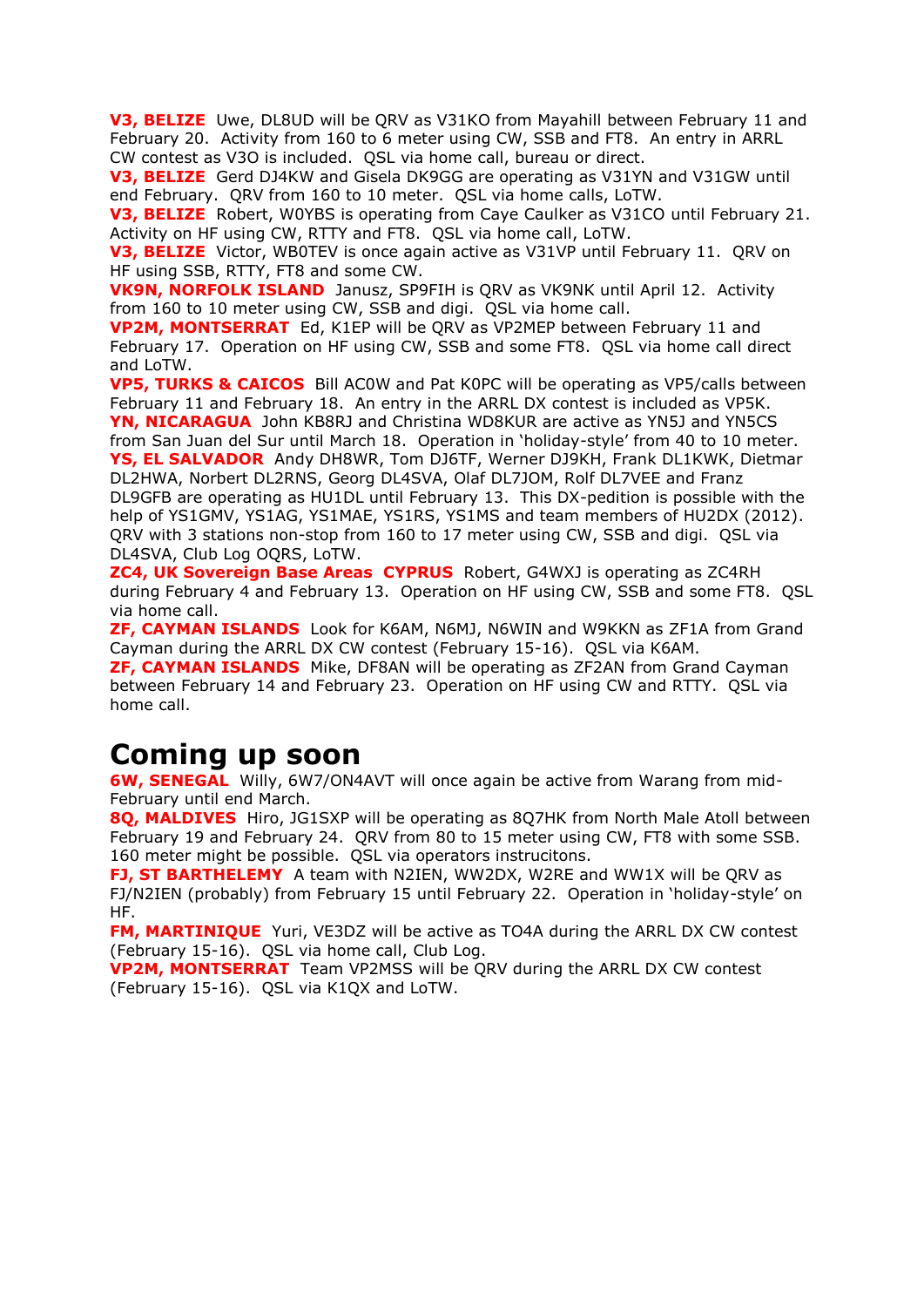# **On the scene**

**The E44CC team on their way to Palestine.**



# **IOTA This week on HF**

### **AFRICA**

**AF-063 Pemba Isl** Members of the Low Bands Contest Club are operating as 5H4WZ until February 18, 2020. Activity from 160 to 10 meter using CW, SSB and digi. An entry in the ARRL DX CW and CQ WPX RTTY contests is included. QSL via OM3PA. <http://om7m.org/dxpeditions/pemba/>

#### **NORTH AMERICA**

**NA-008 Ellesmere Isl** Once again, Alex VE1RUS and Pierre VE3TKB are active as VY0ERC until March 28. Operation on 40 and 20 meter using CW, SSB, FT8 and RTTY, 80 meter might be possible. QSL via M0OXO, OQRS and LoTW.

**NA-057 Roatan Isl** Dave, VE3VSM will once again be active as call/HR9 between February 11 and February 23. Operation from 20 to 15 meter using mainly CW. QSL via home call and LoTW.

**NA-092 North Padre Isl** Rich, WA5LFD/P is operating until February 8 on HF using CW, SSB and RTTY. QSL via home call, LoTW.

**NA-153 Perez Isl** A team with XE1SPM, XE1AY, XE1SRD and XE1SY will be operating as 6F3A from February 11 until February 17. This is a very rare IOTA. Operation from 80 to 6 meter with 3 stations. QSL via XE1SY.

**NA-199 Tintamarre Isl** Mike VE7ACN will be operating as FS/RW0CN from Saint Martin and as FS/VE7ACN between February 9 and February 16, 2020. Operation from 80 to 10 meter, maybe 160 also. An entry in the ARRL DX CW contest is included.

#### **OCEANIA**

**OC-120 Cuyo Isl** Sadao, JA1BPV is active as DU1S until early February. Operation from 40 to 6 meter using CW and FT8. QSL via home call.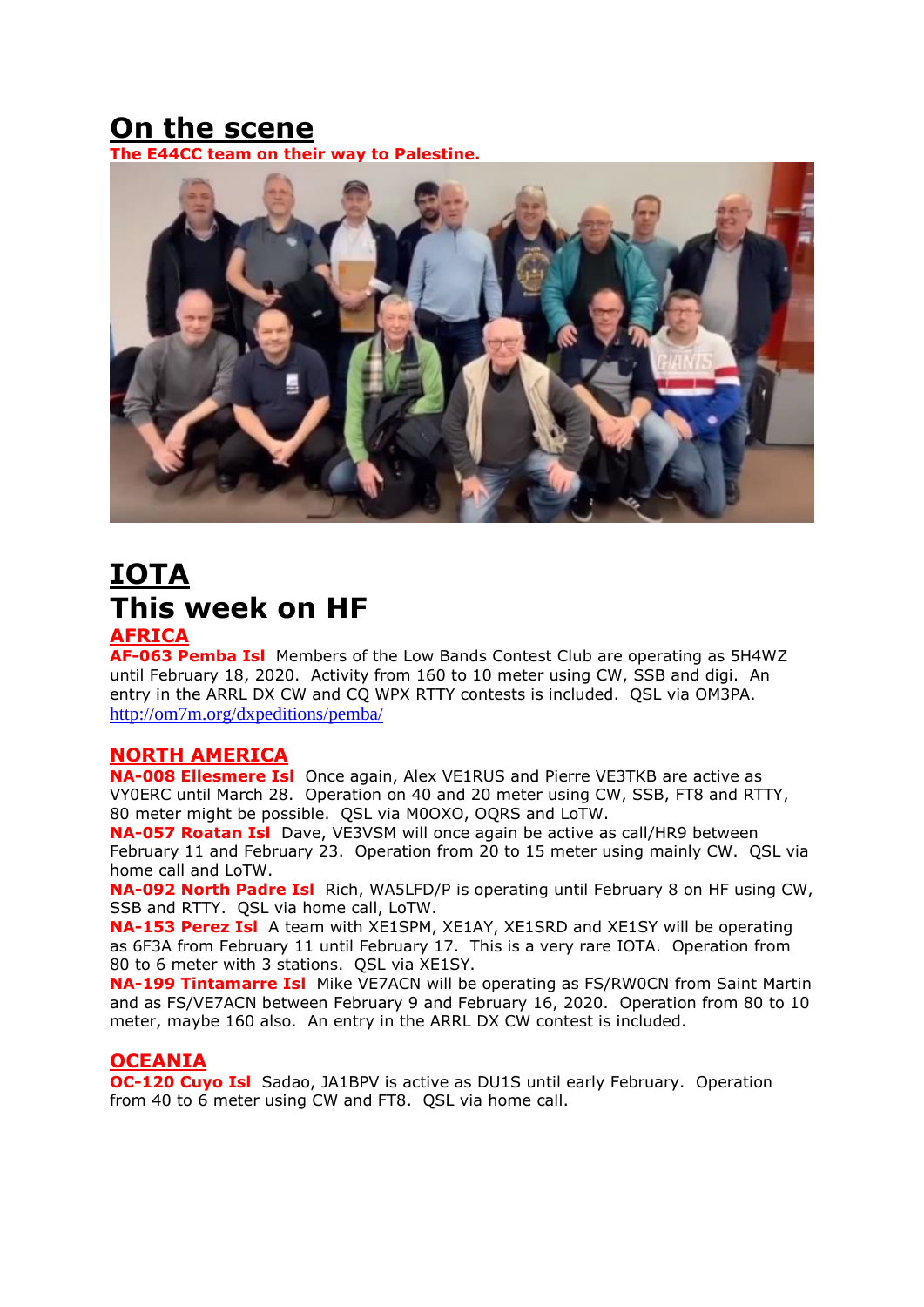# **Coming up soon**

### **SOUTH AMERICA**

**SA-018 Chiloe Isl** Operators from the Radio Club Melipulli will be QRV as XR7FPC from the lighthouse on February 15-16. Operation on HF using SSB and digi. QSL via CE7RCM direct.

### **ANNOUNCEMENTS**

### **Announced DX**

### *THE NEWCOMERS*

**A2, BOTSWANA** David, VE7VR will be QRV as A25VR in 'holiday-style' between May 1 and May 22. Activity from 40 to 20 meter using low power. QSL via home call. **FG, GUADELOUPE** Gildas F6HMQ and Michel F6GWV will once again be operating as FG/calls between February 23 and March 8. Activity on HF with an entry in the ARRL DX SSB contest as TO3Z.

**FP, ST PIERRE & MIQUELON** A Canadian and American group of operators will be operating as TO5T between August 10 and August 17. QRV from 160 to 6 meter using CW, SSB and digi. QSL via WB2REM, OQRS Club Log and LoTW.

**JD1, OGASAWARA** Masa, JH1HHC will be operating as JD1BPH from Chichijima. QRV from February 25 until March 5. Operation from 160 to 6 meter using CW, SSB and FT8. QSL via LoTW.

**JD1, OGASAWARA** Take, JA1UII will be operating as JD1BON from Chichijima. ORV from February 25 until March 5. Operation from 160 to 6 meter using CW, SSB and FT8. QSL via LoTW.

**TF, ICELAND** Mek SP7VC and Kasia SQ7OYL will be travelling by camper around Iceland from July 24 until August 13. They are happy to announce that Iceland is their  $100<sup>th</sup>$ travelled to DXCC! Their trip passes through many locators and are planning activity on 50, 70, 144 MHz via MS, ES, EME. They will use modes: SSB, FT8, MSK144, JT65A. They are also planning to activate about 7 Lighthouses and 7 rare TF-Flora and Fauna nature reserves on the HF bands. <https://iceland2k20.blogspot.com/>

**Z6, KOSOVO** The Amateur Radio Society of Kosovo, SHRAK, is proud to announce a youth activity in the CQ WPX contest (March 28-29). The youth of Kosovo and Turkey will join to work together and ultimately activate two station as Z66Y. The operators are Ahmet Bucko, Z63CAB, Donjeta Berisha, Z63DBB, Dardan Bojniku, Z63DBM, Furkan Ozen, TA7AOF and Golkem Cagri Zivali, TA7AZC; all about 20-years of age. The team is supported in Pristina by Fehmi, Z62FB and Tevfik, TA1HZ. QSL via Z62FB, LoTW. **ZF, CAYMAN ISLANDS** Look for K6AM, K6JO and N6WIN as ZF1A during the ARRL DX SSB Contest (March 7-8). QSL via K6AM.

### *THE REMINDERS*

**3B9, RODRIGUES ISLAND** David, F8AAN will be operating as 3B9/call or as 3B9AN between March 9 and March 18. Operation from 160 to 15 meter using CW. QSL via home call, Club Log.

**3D2, FIJI** Will, AA4NC will be active as 3D2AA during the ARRL DX SSB contest (March 7-8). QSL via EA5GL.

**4W, TIMOR LESTE** The Lagunaria DX Group is planning a large scale DXpedition to Timor-Leste (4W) in October / November 2020. We currently have one team member in Timor-Leste negotiating with different ministries, companies and accommodation facilities. Right now we have positive feedback from all. We even already have a confirmed reservation for two close by lodges to have enough space to host up to 10 stations. 18 operators will be ready to hand out this entity to the world. Serious participation in both CQWW contests included! <http://timor-leste-dx.de/>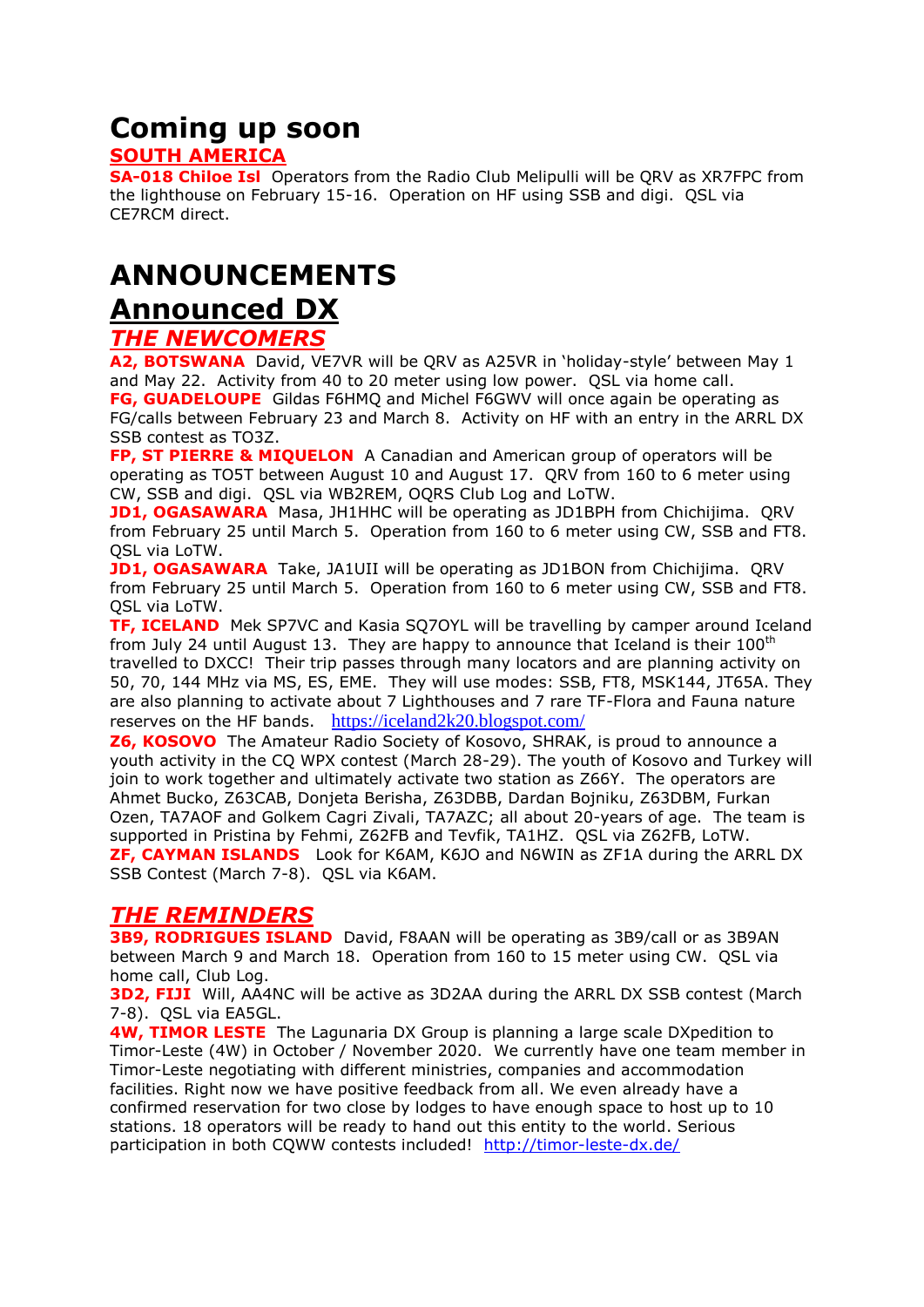**5H, TANZANIA** Charles, NK8O will again be active from Zinga as 5H3DX during mid-February to mid-March. QRV from 40 to 10 meter using CW and maybe FT8. QSL via NK8O.

**8Q, MALDIVES** Kasimir, DL2SBY will be active as 8Q7KB between May 4 and May 12. Operation from 80 to 6 meter using CW, SSB and digi. QSL via home call, LoTW and Club Log OQRS.

**9J, ZAMBIA** The Z2LA and 7P8LB team are planning a next trip from March 5 until March 15. Look for the team as 9J2LA. They will focus on CW and FT8 for the low bands and CW, SSB and FT8 for the higher bands. QSL via M0OXO. <http://9j2la.com/>

**C6, THE BAHAMAS** Gerhard, OE3GEA will be operating as C6AGE during February 20- 25. Operation in 'holiday-style' using CW only. QSL via home call.

**C6, THE BAHAMAS** Mike, DF8AN will be operating as C6AAN after his ZF activation. QRV from February 23 until March. Operation on HF using CW and RTTY. QSL via home call.

**CE0Y, EASTER ISLAND** Mike, VE7ACN will be operating as CE0Y/call from March 19 until March 30. Operation from 80 to 10 meter using CW and SSB. QSL via home call, Club Log OQRS, LoTW.

**CY0, SABLE ISL** Permission for a DXpedition has been authorized for fall 2020. The team: WA2DAN, N2IEN, K5DHY, K5YY, K4UEE, WW2DX, AA4NC, N8AA, N2TU. <http://cy0dxpedition.net/index.html>

**FJ, ST BARTHELEMY** Ismo OH2IS will be active as FJ/call between April 1-7. Operation on HF using CW, SSB and FT8. QSL via home call, LoTW, Club Log OQRS.

**FJ, ST BARTHELEMY** Col, MM0NDX will once again be active as FJ/call or FJ/OJ0Y or both during early May. More to follow.

**FM, MARTINIQUE** Miguel, EA1BP will be QRV as TO7BP (CW WPX SSB contest) and as FM/call (before and after the contest) around March 28. Operation on HF. QSL for both calls via home call, bureau.

**FM, MARTINIQUE** Al, F5VHJ will be QRV as TO5A during the ARRL DX SSB contest (March 7-8). QSL via LoTW, OQRS.

**FP, ST PIERRE & MIQUELON** Eric, KV1J will once again be active as FP/call between June 30 and July 14. Operation from 160 to 10 meter using CW, SSB and digi. QSL via home call, LoTW.

**HH, HAITI** DX-World has learned that a 3-4 man team will be QRV from the northern part of Haiti and one of the coastal islands (NA-149) during early May 2020. More to follow.

**J2, DJIBOUTI** A team with DJ6TF, DK1BT, DL4WK, DL6SAK, DL7BO, DL7DF, DL7UFR and SP3DOI between March 4 and March 16. Callsign is pending. Operation from 160 to 10 meter using CW, SSB and digi. <http://www.dl7df.com/j2/>

**J8, GRENADINES** Brian, GW4DVB will once again be active as J88PI from April 6 until April 14. Activity from 40 to 6 meter using mainly SSB and FT8. QSL via home call. **J8, GRENADINES** Oleh, UR5BCP will be operating as J8/call from May 20 until May 27. Operation from 40 to 6 meter using CW, SSB, FT4/8. QSL via KD7WPJ.

**KH4, MIDWAY ISL** Ron, KH6DV announces a trip to Midway in October 2020 for about 2 weeks. Midway Atoll is #14 on the Clublog most wanted list and has not been active for some time. The aircraft used for the logistics flights has been downsized and visitors are no longer allowed to fly to the island. Operators interested in joining the expedition should be prepared to undertake a 6.75 day ocean voyage. The vessel DXpedition veteran A/S Machias can be seen on my QRZ page KH6DV. The vessel will provide all power (2 x 27KW generators and air conditioned sleeping, operating and galley areas.) More to follow.

**KH8, SWAINS ISLAND** A large team will be operating as W8S between March 10 and March 25. Activity on all bands using CW, SSB, FT8 and RTTY with 4 stations from 2 different sites. <https://swains2020.lldxt.eu/>

**OY, FAROE ISLANDS** Torsten DL4APJ and Udo DL2AQI will be operating as OY/calls from September 15 until September 23. Operation from 80 to 10 meter using CW, SSB and digi. QSL via homecalls, bureau and LoTW.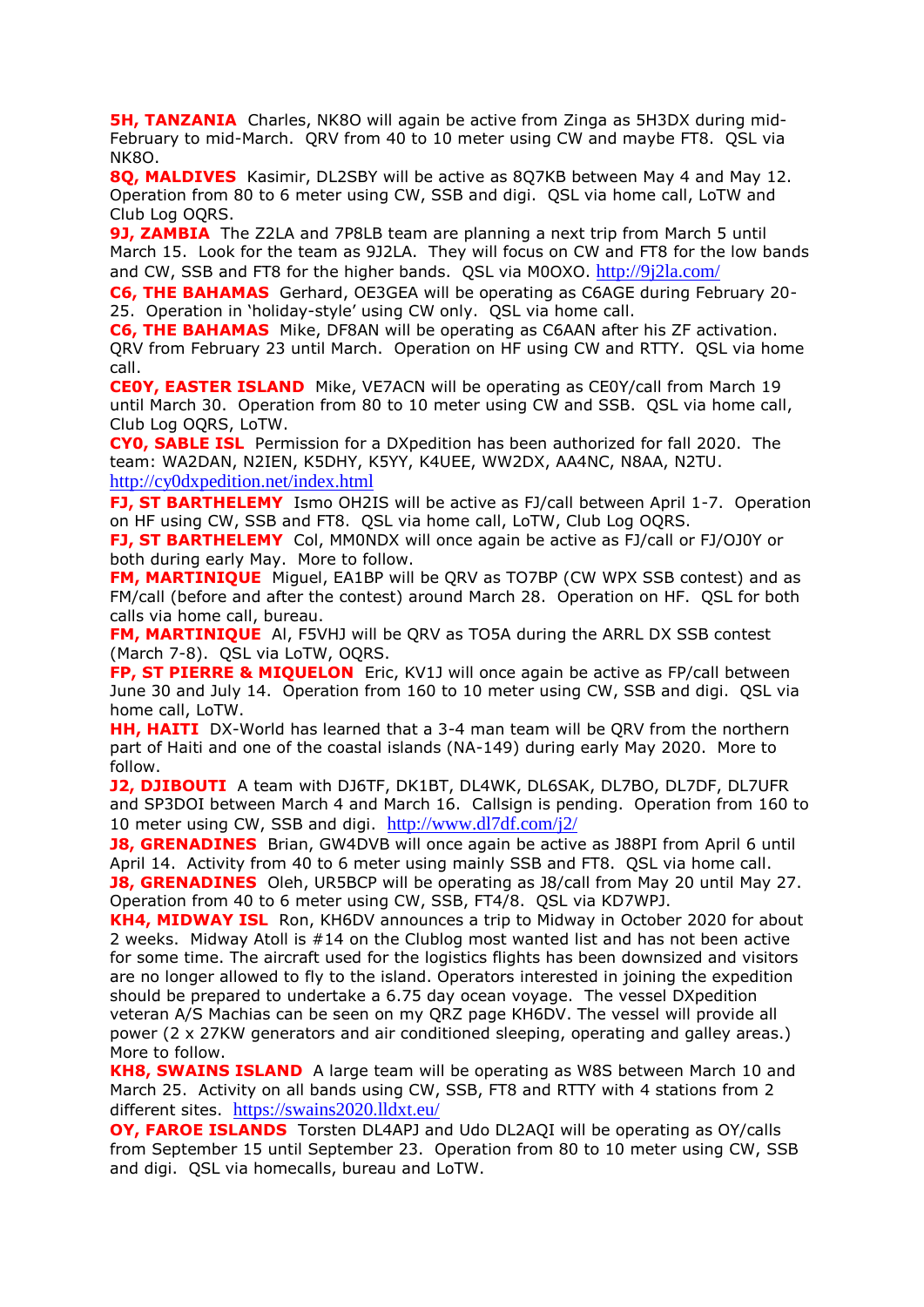**P4, ARUBA** Bill N4IQ and Bob ND7J will be operating as P4/call between July 15-22. An entry in the IARU contest as P40US is included (July 11-12). <http://p4aruba.com/> **PJ4, BONAIRE** Rich, M5RIC will be operating as PJ4/call from September 22 until September 29. An entry in the CQWW RTTY is included as PJ4CC. QSL via M0OXO. **PJ4, BONAIRE** Phil, N2HX will be QRV as PJ4/call between March 1 and March 15. An entry in the ARRL SSB DX contest is included (March 7-8). Outside the contest QRV using SSB, RTTY and FT8. QSL via home call.

**T30, WEST KIRIBATI** Look for Alex 5B4ALX as T30ET from March 18 until April 2 from Tarawa. Activity on all bands using CW, SSB, RTTY and FT8. Alex will operate FT8 using a multi answer protocol (not to be confused with the Fox & Hound mode), with a focus on 20m during his day and 40m during his night (7-17 UTC). QSL via Club Log OQRS (preferred), LoTW, or via IZ4AMS. <http://www.5b4alx.cloud/>

**T8, PALAU** Look for JM1LIG/T88FM, JA6UBY/T88RR and JO3LVG/T88MK between September 12 and September 21. Operation from 160 to 6 meter using CW, SSB and digi.

**TI, COSTA RICA** Mike W1USN and Robert AA1M will be active as TI5/calls from February 20 until March 4. Activity from 160 to 10 meter using CW, SSB and FT8. QSL via homecalls, LoTW.

**TT, CHAD** The Italian DXpedition Team will be active as TT8RR (CW, SSB and RTTY) and as TT8XX (FT8) during mid-2020 from Ndjamena. More to follow.

**TU, IVORY COAST** TU2R will be active from March 23 until April 3 with an entry in the CQ WPX SSB contest. Operation with 3 stations from 160 to 10 meter using CW, SSB and digi. QSL via ON1DX direct or bureau, LoTW, OQRS Club Log. <https://tu2r.wordpress.com/>

**V2, ANTIGUA** Flavio, IW2NEF will be operating as V26FP between March 6-13. Operation on HF using SSB and FT8. QSL via IK2DUW.

**V3, BELIZE** Iain, G4SGX will once again be QRV as V31GX during the 2020 BERU contest (March 14-15). Operation mostly on top band after the contest. QSL via LoTW. **V4, ST KITTS** John, W5JON will once again be active as V47JA from February 21 until March 5. Operation from 160 to 6 meter using SSB and FT8. QSL via home call direct and LoTW.

**VK9N, NORFOLK ISLAND** Will, AA4NC and Ron AA4VK will be active as VK9NR in 'holiday-style' during February 20-25. Operation on HF. QSL via EA5GL.

**VP2V, BRITISH VIRGIN ISLANDS** Dave, W9DR will be active as VP2V/call from the north shore of Anegada during June 17-24. Activity on 6 meter. QSL via home call. **VP5, TURKS AND CAICOS** John AF3K and Ross W2TT will be operating from

Providenciales Island between March 26 and April 2 as VP5/calls. An entry in the CQWW WPX SSB contest is included as VP5P. QSL via N2OO.

**VP8, SOUTH ORKNEY** After their successful VP6D Ducie Island 2018 DXpedition, the Perseverance DX Group is pleased to announce their intention to activate South Orkney Islands as VP8PJ, currently Club Log #16 most wanted. Activity between February 20 and March 5. A team of experienced DX and Contest operators will operate from Signy Island for up to 15 days. The process of obtaining landing permission is underway. The call sign will be announced at a later date. The team will sail from Punta Arenas, Chile aboard RV Braveheart. Seven operating positions are planned for 160-10 meters, SSB/CW/Digital.

The team includes: Dave K3EL, Les W2LK, Steve W1SRD, Ricardo PY2PT, Gene K5GS, Arliss W7XU, Heye DJ9RR, Laci HA0NAR, Mike WA6O, Vadym UT6UD, Walt N6XG and Rob N7QT. <https://sorkney.com/>

**YJ, VANUATU** Dates to be confirmed but Will, AA4NC will be operating from Port Villa as YJ0NC somewhere during March. Operation in 'holiday-style' on HF.

**YJ, VANUATU** Continuing their Pacific journey, look for Will AA4NC and Ron AA4VK to be active from Vanuatu as YJ0NC during March 3-6. QRV on HF bands. QSL via EA5GL. **Z6, KOSOVO** A German team will be operating as Z66DX between October 9 and October 28. Dates may slightly change. Operation with 2 stations from 160 to 10 meter using CW, SSB and digi. More to follow.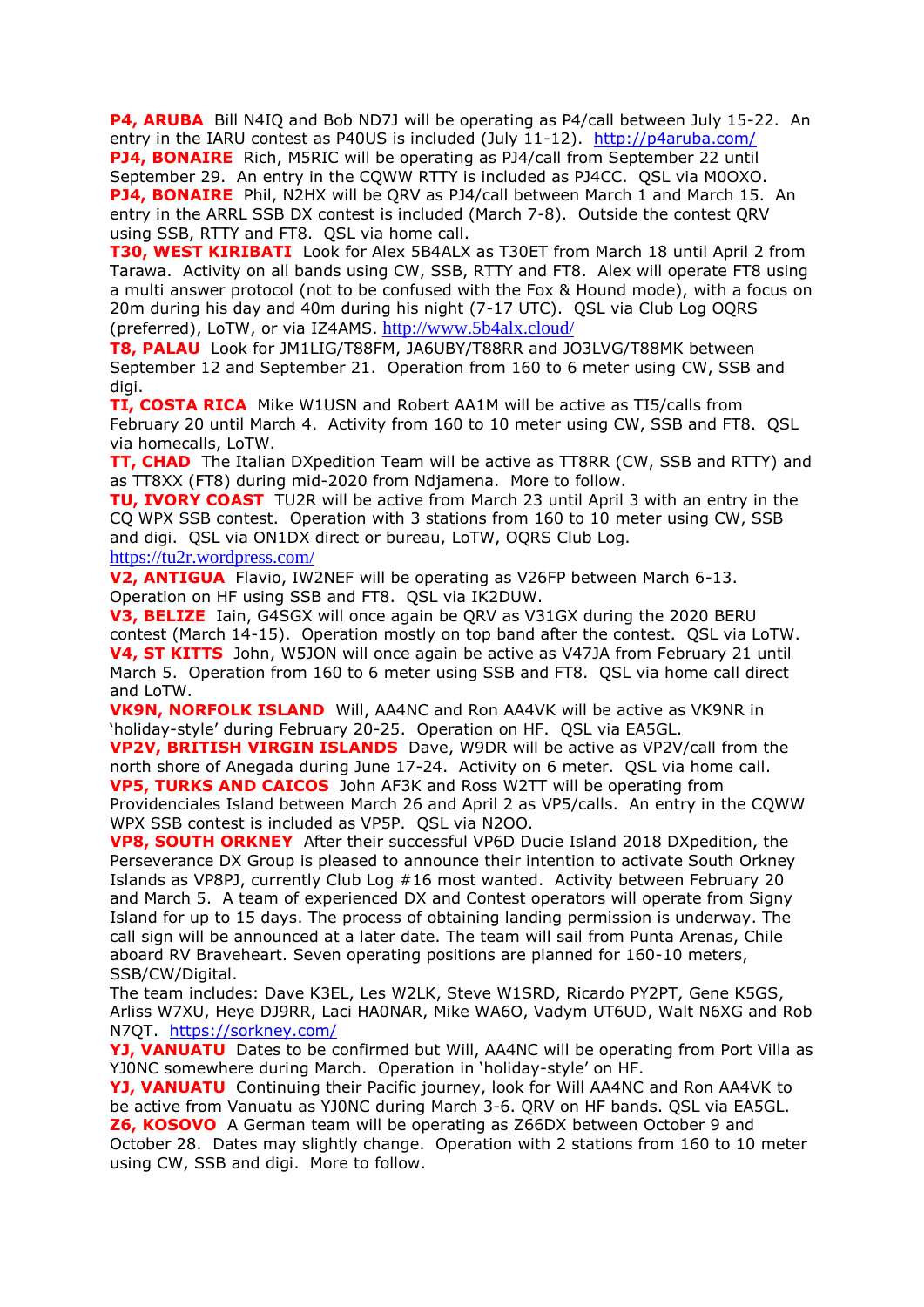**ZF, CAYMAN ISLANDS** Frank, KK5XX will be operating as ZF2FD from Grand Cayman from June 10 until June 17. Activity on 80, 40 and 20 meter using CW and SSB. QSL via home call.

### **Announced IOTA**

*THE REMINDERS*

#### **ASIA**

**AS-068 Rastorguyeva Isl** A team with Igor UA9KDF as team leader will be active as RI0B sometime mid-March. Dates depend on the weather.

**AS-206 Sado Isl** Take, JA8COE will be operating as JA8COE/0 during March 19-22. Operation on HF using CW, FT8 and SSB. Focus on EU and low power NA. QSL via home call, Club Log OQRS.

**AS-207 Kosa Dvukh Pilotov Isl** A Russian Robinson team led by UA3AKO will be active as R207NEW sometime spring 2020. More to follow.

#### **EUROPE**

**EU-105 Ile de Batz** Christophe F4ELI, Andre F4ELK, Stephane F5UOW, Derek F5VCR, Didier F6DXE and Jean-Pierre ON7ZM will be operating as TM5IB between May 16 and May 23. QRV on HF using SSB, CW and FT8. QSL via ON7ZM.

**EU-111 Monach Isles** G0VJG, G2NF, G4TSH, GM0WED, G4FAL and G0FDZ will be active as MM8C during the RSGB IOTA contest (July 25-26). QRV outwith contest as GM3RCV.

#### **NORTH AMERICA**

**NA-039 Adak Isl** Yuri, N3QQ will be active as KL7RRC from Adak and perhaps another rare IOTA between June 6 and June 20, 2020. QSL via N7RO. [https://www.na-](https://www.na-234.com/)[234.com/](https://www.na-234.com/)

**NA-249 Culebra Isl** The KP3RE team is returning during February 21-23, 2020. QSL via EA5GL.

#### **OCEANIA**

**OC-092 Calayan Isl** Jacek, SP5APW will be active as DU2/call during the 2<sup>nd</sup> half of April 2020. Operation on HF using SSB, FT8/4.

**OC-139 Kangaroo Isl** Kangaroo Island, the largest island in the OC-139 group, will be activated by a small group of amateurs from Adelaide between July 22-28 from Emu Bay on the north coast of the island. This coincides with the IOTA Contest in 2020. The plans at this stage include operating on all bands from 160-10m, including as a Multi-2 station during the contest. Outside of the contest expect to see VK5KI on all HF bands and modes. <https://vk5gr-iota.net/2020-vk5ki-oc-139/2400/>

### **Antarctic Bases**

**Concordia Base** Marco/IK5SQX/DK5SQX and Nicola/IZ7ZNZ are on Concordia. Marco is due to leave the station during February, while Nicola will stay on for a bit longer. They are expecting the callsign **IA0DC** and want to concentrate on 20m (SSB)

**Halley VI Base** Until February 8 Seba SQ1SGB is active from Halley VI Base as VP8HAL on 40 and 20 meter using SSB and digital modes during his spare time. <https://www.qrz.com/db/SQ1SGB>

**Neumayer III Station** Felix, DL5XL is once again active from Antarctica using callsign DP1POL. Activity during February on HF bands, mainly in CW when time permits. QSL via DL1ZBO, LoTW.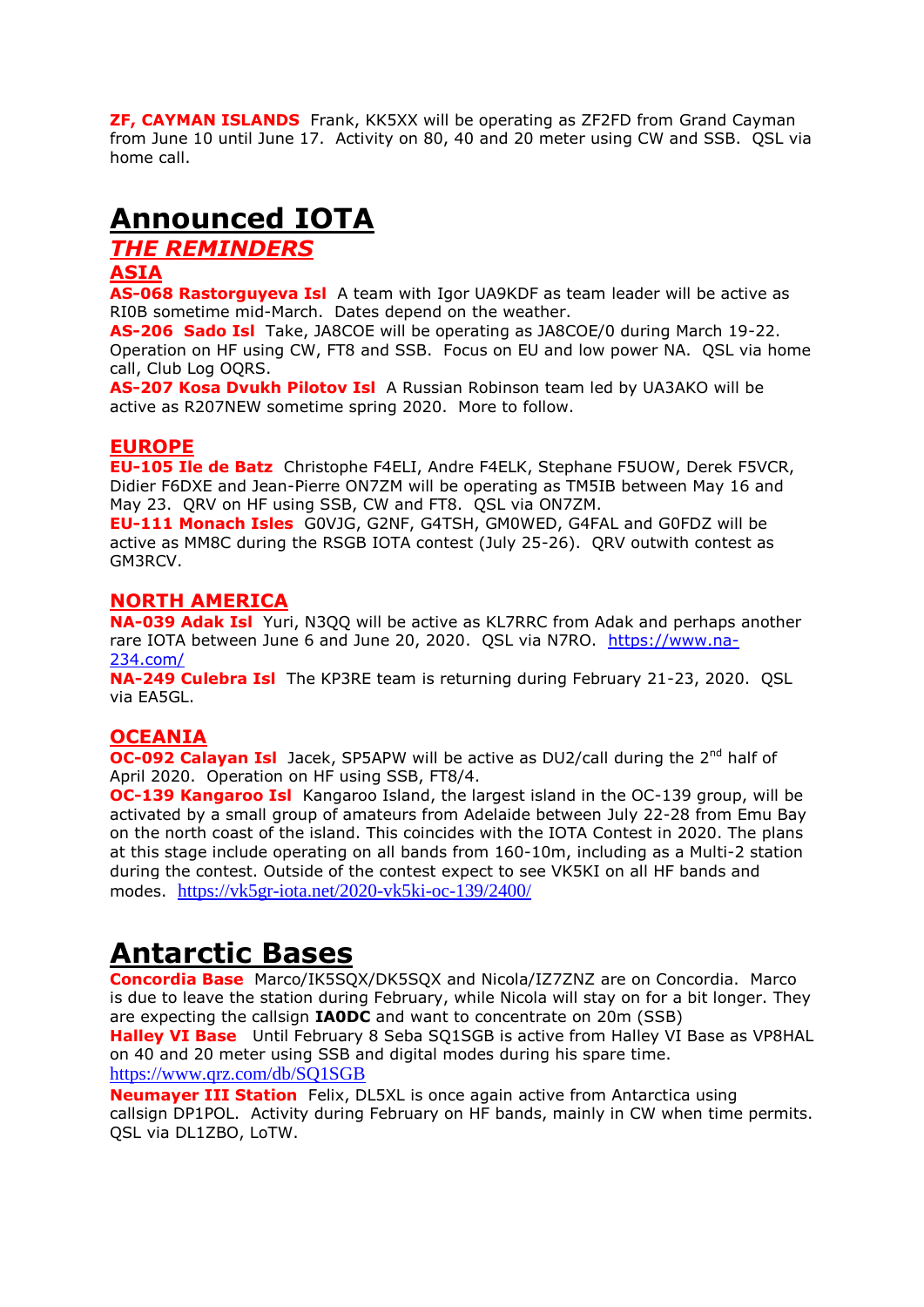**Neumayer III Station** Look for Roman, HB9HCF from Neumayer III Station during the upcoming 2020 scientific research season. QRV on satellites and possibly HF bands QSL via DL5EBE.

**Vostok Base** Alexei, RN1ON informs that RI1ANC will be active from Vostok station starting February 10. QRV mainly in FT8 with some CW & SSB. QSL via RN1ON. **Wolf's Fang Camp** Oleg, UA1PBA is operating when time permits as ZS7ANF. QSL via RK1PWA. <http://www.waponline.it/zs7ant-a-new-antarctic-season-by-oleg-sakharov/>

# **Special calls**

### *THE NEWCOMERS*

**9K, KUWAIT** Look for **9K59NLD** during February to mark Kuwait's 59<sup>th</sup> National Day and Liberation Day (Feb 25-26). QSL via 9K2RA.

**CO, CUBA** Operators of the Ham Radio Club Manual Alvarez are celebrating the centenary of the first radio station founded in 1920 by Manuel Alvarez. Operation as **T46W** on February 28, 29 and March 1; April 24, 25 and 26;June 26, 27 and 28; August 21, 22 and 23. QSL via LoTW.

**DL, GERMANY DL250BEETH** (special DOK 250LVB) joins the celebration of Ludwig van Beethoven's 250<sup>th</sup> birthday until the end of the year. QSL via DJ6SI direct or bureau. (TNX DXNL)

**DL, GERMANY** The special event station **DA2025C** (special DOK 2025CH) supports the bid of Chemnitz to become the European Capital of Culture in 2025. QRV until the end of January 2021. OSL via bureau. (TNX DXNL)

**F, FRANCE** The radio club at the Percee du Bocage Museum (F4KKE) will operate CW, SSB and FT8 as TM80CDG on 6-20 June to commemorate the 80<sup>th</sup> anniversary of the "Appeal of 18 June" made by Charles de Gaulle from the BBC in London. QSL via F4KKE (bureau) and LoTW. Often regarded as the origin of the French Resistance against the occupation during World War II, the appeal is one of the most remarkable pieces in the history of radio broadcasting, and as such it has been inscribed to the UNESCO's Memory of the World Register. (TNX 425DX)

**V6, MICRONESIA** Hari, JA1XGI will be active as **V6TOPG2020** to commemorate the Tokyo Olympic and Paralympic Games 2020 held during July-September. QRV from the following States:-

- Ponphei June
- $\bullet$  Chuuk July
- Yap August
- Kosrae September

### *THE REMINDERS*

**5B, CYPRUS** Amateur radio operators in Cyprus celebrate the 60<sup>th</sup> anniversary of their Cyprus Amateur Radio Society (CARS) during 2020 as **prefix 5B60** (e.g. 5B4AIX turns into 5B60AIX). For QSL information see qrz.com.

**DL, GERMANY** The special event callsign **DL35SDR** (special DOK 35SDR) draws attention during 2020 to the rapid development of SDR technology during the past 35 years. It also recognises the achievements of Prof. Ulrich L. Rohde (DJ2LR) in that field. QSL via bureau. (TNX DXNL)

**DL, GERMANY DA0DOM** (special DOK 500DOM) draws attention to the completion of the cathedral in Magdeburg in 1520. QRV during 2020 from 160 to 13 cm using CW, SSB, digital modes and FM. QSL via bureau, DL8CWA (d), LoTW. (TNX DXNL)

**DL, GERMANY** The special event station **DQ100SL** (special DOK 100SL) draws attention to the Treaty of Versailles, which instituted the Saargebiet or Saarland as a geographical and political entity. QRV until end March. QSL via bureau. (TNX DXNL) **DL, GERMANY** Celebrating the 70<sup>th</sup> anniversary of the Deutscher Amateur Radio Club (the German IARU society), special calls **DF70DARC** and **DP70DARC** are on air during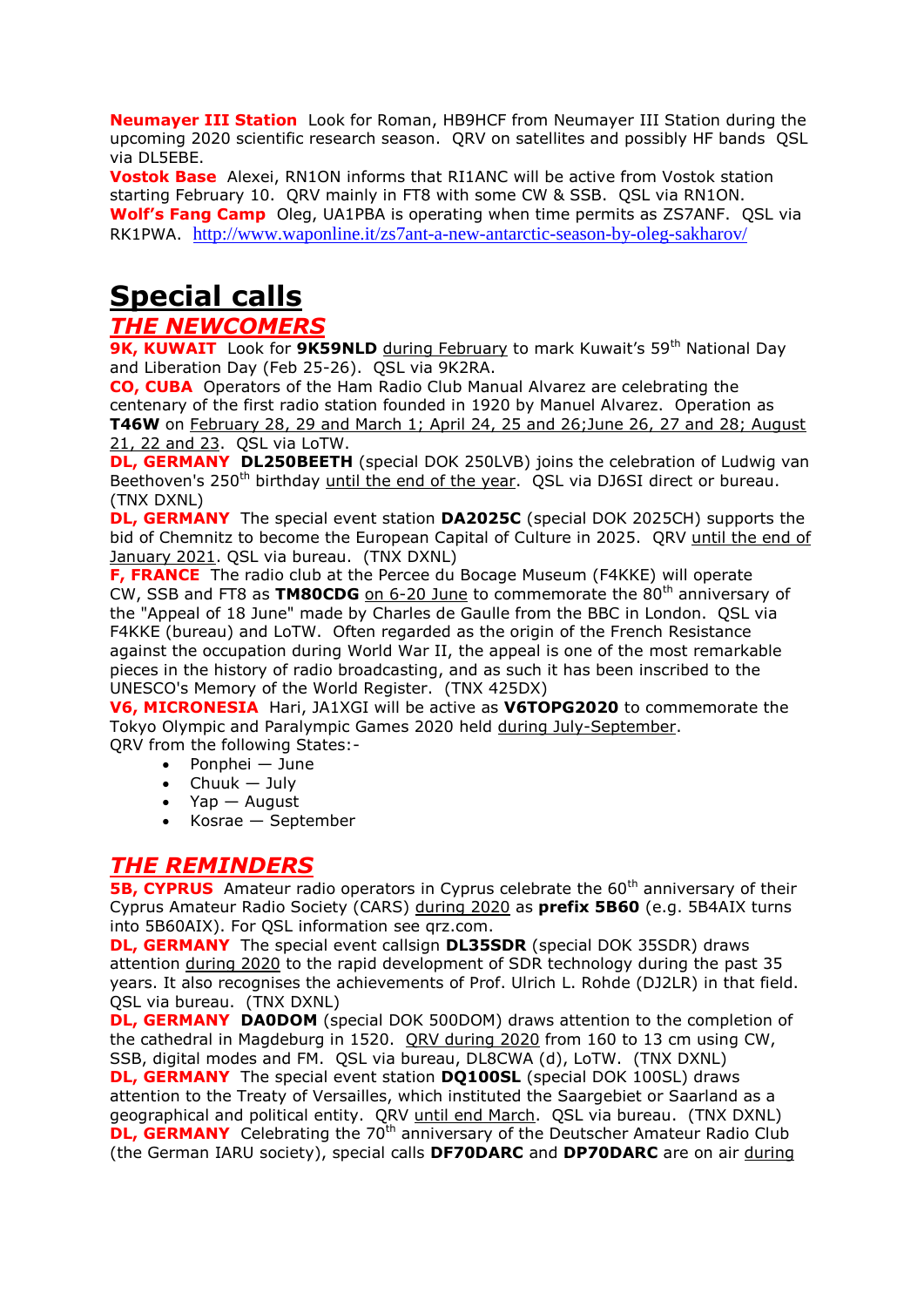2020. QSL via bureau, LoTW or direct to DK5DC; logsearch on Club Log. <http://www.70darc.club/>(TNX 425DX)

**DL, GERMANY** Yannick, DK1YH and others are active as **DL30GER** during 2020 to celebrate the  $30<sup>th</sup>$  anniversary of the German reunification process. QSL via the bureau or direct via DK1YH. (TNX 425DX)

**DL, GERMANY** Special call **DL100BKW** is active throughout 2020 to mark the 100<sup>th</sup> anniversary of the first broadcast transmission from the Radio Station Koenigs Wusterhausen (22 December 1920), which is regarded as the birth of statutorily regulated broadcasting in Germany. QSL via Club Log OQRS. A certificate will be available, see qrz.com for information. (TNX DXNL)

**F, FRANCE** Look for special event station **TM17AAW** on air until February 17. Activity is to celebrate the 17th Antarctic Activity Week. All info on this event on <https://www.qrz.com/db/TM17AAW>

Operation will be made by François F8DVD from his Qth of Mâcon in the east part of France, 60 km North of Lyon (JN26JH).

The new reference for WAP program is WAP-302.

QSL via F8DVD, direct (SAE + 2 USD) or via buro. All Qso will be uploaded to LOTW. **G, ENGLAND** Celebrating the British Amateur Radio Teledata Group's 60<sup>th</sup> anniversary, special call **GB60ATG** is used from the various DXCC Entities in the United Kingdom until end June 2020. QSL via M0OXO. Complete information on the event and the BARTG Diamond Jubilee Award can be found on<http://bartg.org.uk/wp/> (TNX 425DX)

**HB9, SWITZERLAND HB40HTC** and **HB40HC** are QRV for the Helvetia Telegraphy Club that is celebrating its  $40<sup>th</sup>$  anniversary in 2020. QSL via bureau and LoTW. A special activity programme - the HB Open CW Activity (HB-OCWA) Award - will be in place throughout the year to mark the anniversary, help activate the special callsigns and also "inspire amateur radio operators in Switzerland and elsewhere to increase CW activity on the HF bands. The intent of the award is to encourage and reward them for conducting sustained CW conversations rather than short-duration CW signal reports". <https://hb-ocwa.ch/>

**I, ITALY** Members of the 4U1GSC Amateur Radio Club is active as **4U25B** until end August. It draws attention to the 25<sup>th</sup> anniversary of the United Nations Logistics Base in Brindisi. QSL via 9A2AA direct or bureau. (TNX DXNL)

**I, ITALY** ARI Fidenza will use a series of special calls during 2020 to commemorate 12 major events and achievements in Guglielmo Marconi's life:

| February:  | <b>II4MLB</b> First radio broadcast of a musical performance: Dame Nellie  |
|------------|----------------------------------------------------------------------------|
|            | Melba's song recital (1920)                                                |
| March:     | <b>II4MCY</b> Foundation of the first "Marconi Company" (1897)             |
| April:     | <b>II4FTX</b> First transatlantic radio signals transmission (1901)        |
| May:       | <b>II4TEA</b> First radio message between the United States and the United |
|            | Kingdom (1903)                                                             |
| June:      | <b>II4REP</b> Rescue of the ocean liner "Republic" (1909)                  |
| July:      | <b>II4NBL</b> Marconi is awarded the Nobel Prize in Physics (1909)         |
| August:    | <b>II4CLT</b> Inauguration of the radio station at Coltano (1911)          |
| September: | <b>II4PTN</b> Marconi applies for his first patent (1896)                  |
| October:   | II4LGH Marconi switches on the lights at Sydney Town Hall from Genoa       |
|            | via wireless transmission (1930)                                           |
| November:  | <b>II4RVT</b> Inauguration of Vatican Radio (1931)                         |

December: **II4MDY** Marconi Day at Chicago World's Fair (1933)

QSL via IQ4FE, bureau or direct. See<http://arifidenza.hamlogs.net/> for the award and more info.

**JA, JAPAN** Members of the JARL Okinawa Branch are supporting the reconstruction of Shuri Castle, a UNESCO World Heritage building which burned down on Oct. 31 2019, with the special event station **8N6SHURI** during 2020. QSL via bureau. (TNX DXNL) **LX, LUXEMBOURG LX20I** is the special call for the LX7I contest station in Eschdorf, Luxembourg to celebrate its 20<sup>th</sup> anniversary. It will be used for most contests in 2020, starting a single-operator entry in the CQ WW 160-Meter CW Contest (24-26 January). QSL via LX2A. A special LX20I Award will be available. <http://lx7i.com/lx20i/>